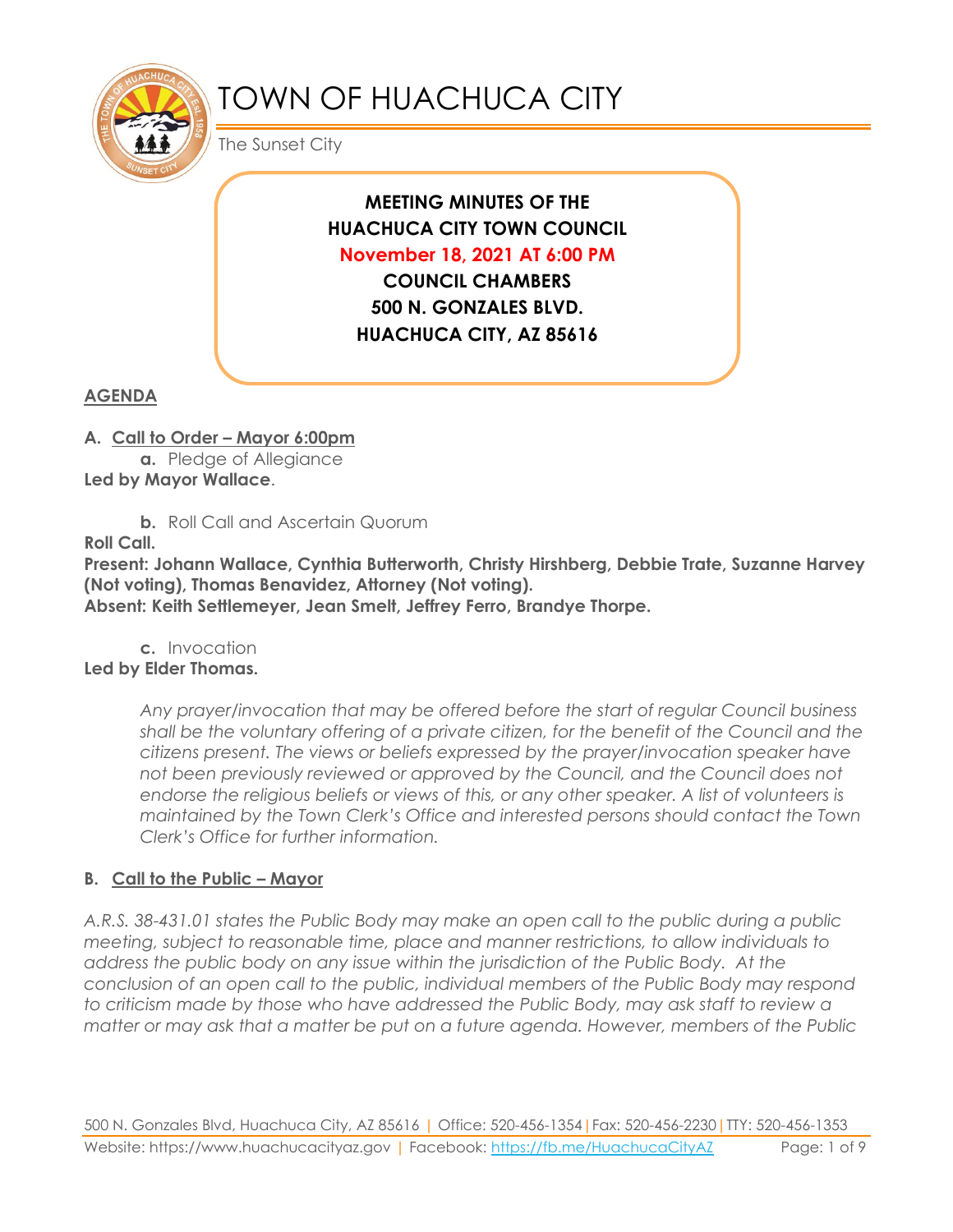*Body shall not discuss or take legal action on matters raised during an open call to the public unless the matters are properly noticed for discussion and legal action.*

# **C***.* **Consent Agenda - Mayor**

*All items listed in the Consent Agenda are considered routine matters and will be enacted by one motion of the Council. There will be no separate discussion of these items unless a Member of the Town Council requests that an item or items be removed for discussion. Council Members may ask questions without removal of the item from the Consent Agenda. Items removed from the Consent Agenda are considered in their normal sequence as listed on the agenda, unless called out of sequence.*

C.1 Consider approval of the Minutes of the Regular Council Meeting held on October 28,

- 2021 and the Special Session held on November 12, 2021.
- C.2 Consider approval of the Payment Approval Report.

**Motion:** Items listed on the Consent Agenda, **Action:** Open for Discussion and/or Action, **Moved by** Johann Wallace, **Seconded by** Christy Hirshberg.

**Motion:** Items listed on the Consent Agenda, **Action:** Approve, **Moved by** Johann Wallace, **Seconded by** Christy Hirshberg. Motion passed unanimously.

**D. Unfinished Business before the Council – Mayor**

*Public comment will be taken at the beginning of each agenda item, after the subject has been announced by the Mayor and explained by staff. Any citizen, who wishes, may speak one time for five minutes on each agenda item before or after Council discussion. Questions from Council Members, however, may be directed to staff or a member of the public through the Mayor at any time.*

# **E. New Business Before Council - Mayor**

*Public comment will be taken at the beginning of each agenda item, after the subject has been announced by the Mayor and explained by staff. Any citizen, who wishes, may speak one time for five minutes on each agenda item before or after Council discussion. Questions from Council Members, however, may be directed to staff or a member of the public through the Mayor at any time.*

# **E.1 Discussion and/or Action [Spencer Forsberg]: Mr. Forsberg will review the Town's finances for the month of October.**

**Mayor Wallace advises Mr. Forsberg is running late so we will come back to this item.**

**Motion: Item E.1, Action: Open for Discussion and/or Action, Moved by Johann Wallace, Seconded by Christy Hirshberg.**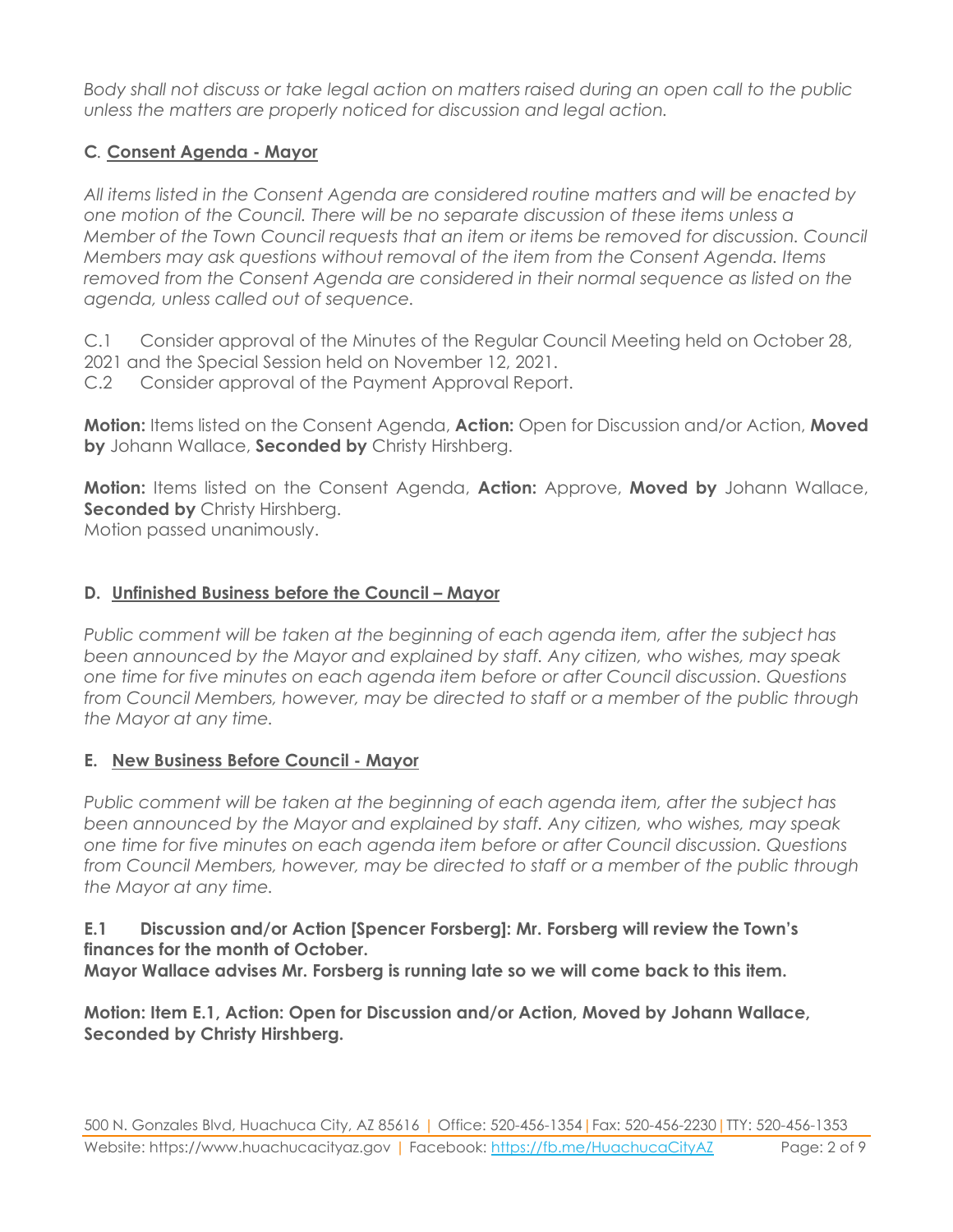**Spencer Forsberg goes over finances for the month of October. General fund for the month was in the red. All other funds are performing as expected.**

**E.2 Discussion and/or Action [Suzanne Harvey]: Approval of the prioritization of recommended roadway improvement projects. Motion: Item E.2, Action: Open for Discussion and/or Action, Moved by Johann Wallace, Seconded by Christy Hirshberg.**

**Manager Harvey discusses the top four projects that were identified during the roadway study. Staff has reviewed everything and makes the same recommendations that were provided during the study. The top two would be submitted for funding to the SVMPO in January/February.**

**The other two would be submitted in April.**

**Dr. Jim Johnson speaks on this as well and the importance of each of these projects. Jim Halterman advises of problems already occurring and the efforts to maintain these roads, especially Skyline Drive.**

**Mayor Wallace advises that he doesn't see the walking path as a priority, the only selling point is that there are no other projects that have been submitted and there is money available for it. He believes that Gila and School Drive would both be more important because of the school buses and all of the traffic to and from the school.**

**Motion: The prioritization as listed for the roadway improvements projects, Action: Approve, Moved by Johann Wallace, Seconded by Christy Hirshberg. Motion passed unanimously.**

**E.3 Discussion and/or Action [Chief Thies]: Approval of road closures for the annual Christmas Parade.**

**Motion: Item E.3, Action: Open for Discussion and/or Action, Moved by Johann Wallace, Seconded by Christy Hirshberg.**

**Chief Thies advises of the parade route and the closures. No changes from last year.**

**Motion: The road closures for the Christmas Parade, Action: Approve, Moved by Johann Wallace, Seconded by Debbie Trate. Motion passed unanimously.**

**Mayor Wallace takes us back to item E.1.**

**E.4 Discussion Only [Stephanie Fulton]: Update on the Polar Express/Tree lighting holiday events.**

**Motion: Item E.4, Action: Open for Discussion Only, Moved by Johann Wallace, Seconded by Debbie Trate.**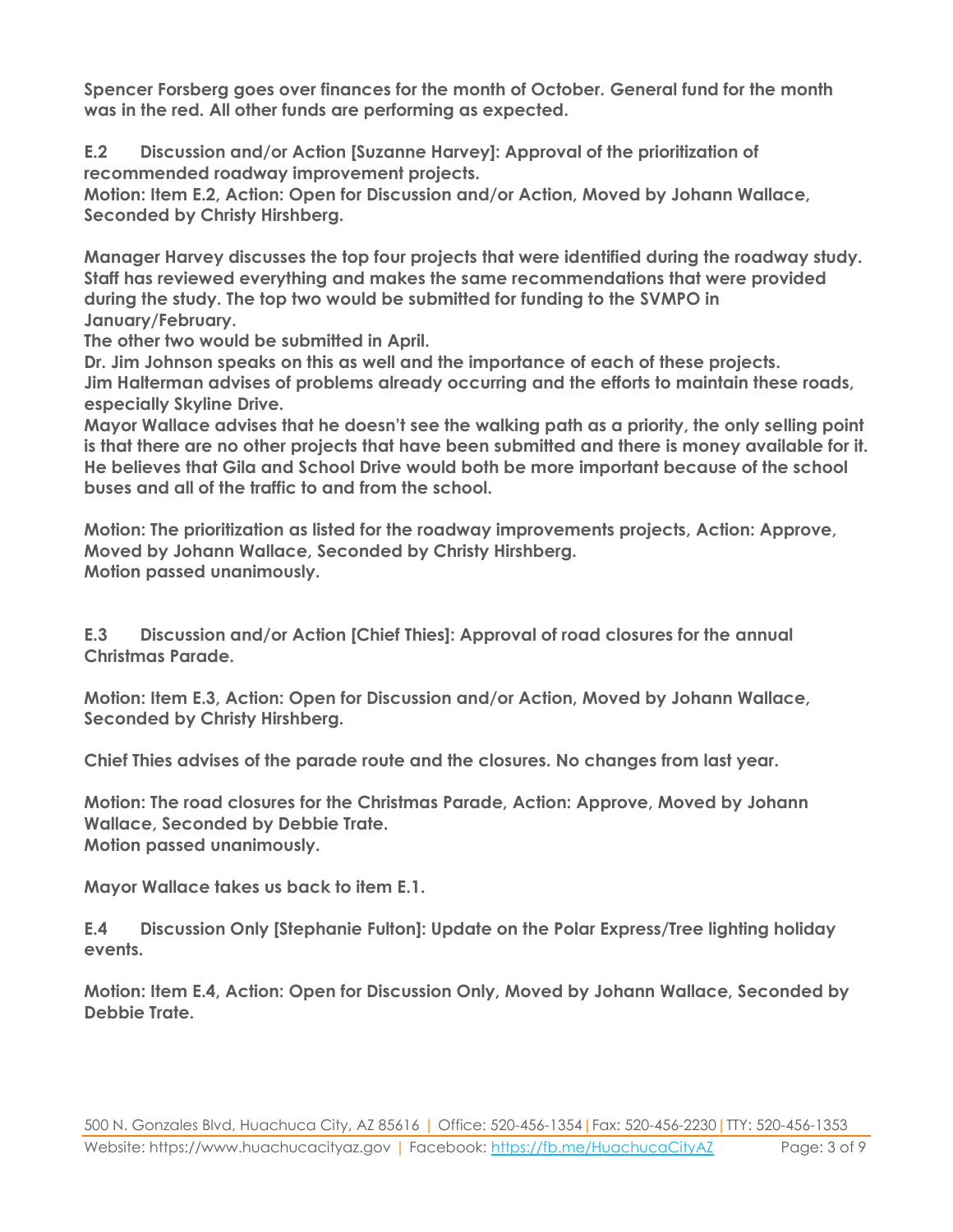**Stephanie Fulton provides an update on the Holiday Events.**

**E.5 Discussion and/or Action [Town Attorney]: Update concerning House Bill 2381, making changes to the Public Safety Personnel Retirement System [PSPRS] and specific changes affecting the Town's PSPRS Local Board, including hiring independent legal counsel, mandatory training, and potential for consolidating the Town's Local Board with the local board of another jurisdiction.**

**Motion: Item E.5, Action: Open for Discussion and/or Action, Moved by Johann Wallace, Seconded by Christy Hirshberg.**

**Attorney Benavidez advises of changes to statutes that effect the Town. He details the changes and mentions the potential to consolidate with another local board.** 

**Mayor Wallace explains that the most recent action the board took was with Officer Bear and getting her into the system.**

**Councilmember Butterworth asks if it were consolidated, would the costs be split. Attorney Benavidez advises they would.**

**Mayor Wallace asks if there is a limit to how many jurisdictions can be represented by a single board.**

**Attorney Benavidez advises that the State would have to approve it. It should be 2-3 entities so that each could have representation on the board.**

**Councilmember Trate asks how many are on our board currently.**

**Attorney Benavidez advises there should be five.**

**Mayor Wallace confirms there are five.**

**Motion: to reach out to other communities to begin looking at possible consolidation, Action: Direct Staff, Moved by Johann Wallace, Seconded by Christy Hirshberg. Motion passed unanimously.**

**E.6 Discussion and/or Action [Mayor Pro Tem Hirshberg]: Discussion of drinking water sources for Town staff and/or volunteers.** 

**Motion: Item E.6, Action: Open for Discussion and/or Action, Moved by Johann Wallace, Seconded by Cynthia Butterworth.**

**Mayor Pro Tem Hirshberg advises she requested this item because on one day we spent over \$100.00 on water so it should be looked at.**

**Mayor Wallace advises that because of what happened with the Census and the fact that we are going to start having less money coming in, we are going to start to look at where we are spending money now, and how we can start reducing now to help offset that impact. We are looking at a \$40,000.00 reduction, so anything we can do to start reducing costs should be done. The first place to start is why are we paying for water when we own water. It's good water. He doesn't believe there is a need to be outsourcing our water consumption. It's a waste of money. Mayor Wallace asks how much we spend on water per month. Kristy Ramirez advises it went up from \$66 to \$91 just recently.**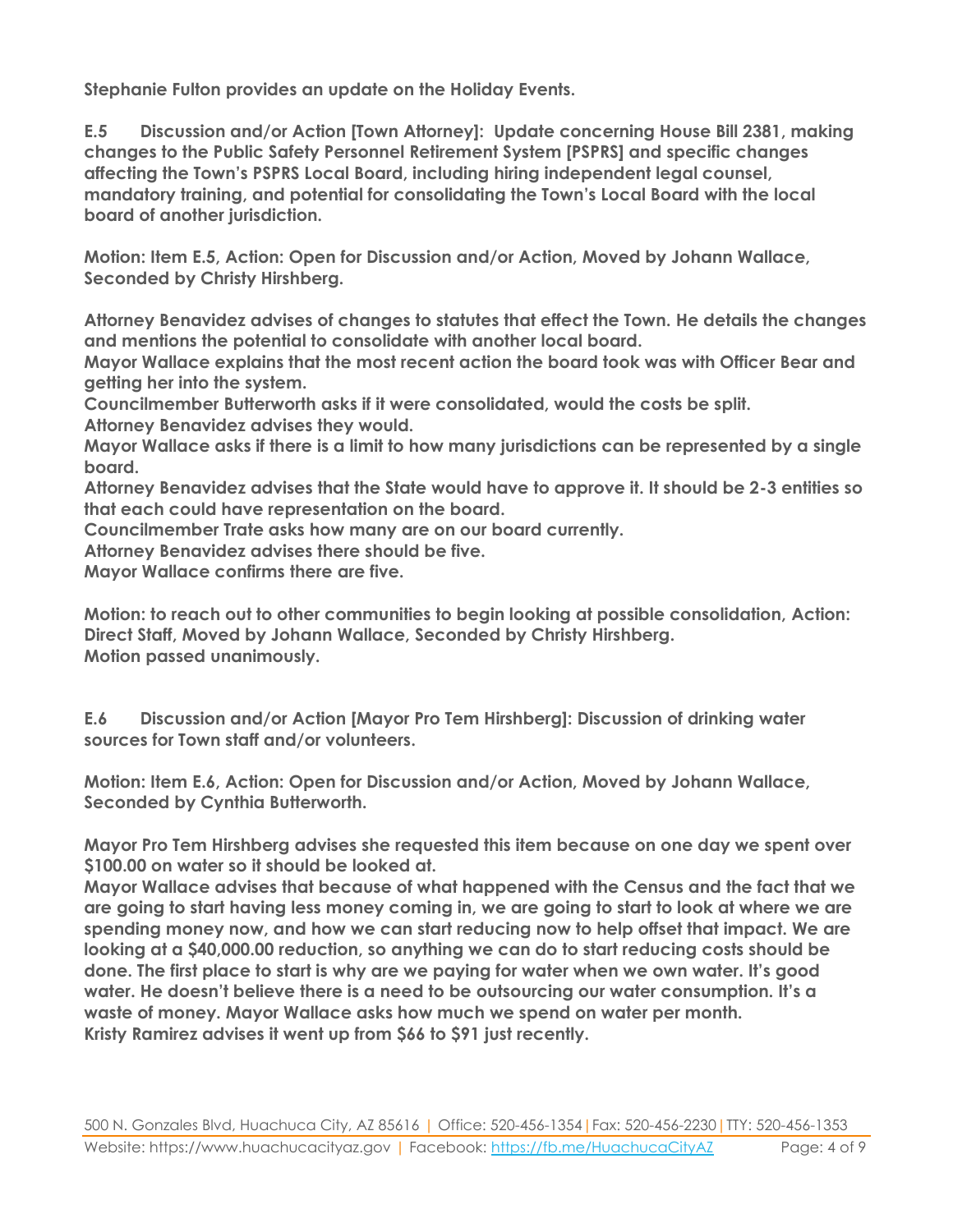**Manager Harvey advises that this is happening at Public Works and Landfill. They do not have a drinking fountain, and they work outside. One thing to look at would be a one time purchase of water bottles, which could be filled from the faucet in the breakroom. This would be reusable, which is also kinder to the environment. They do have a faucet, ice and a refrigerator out there. I think this is very doable.** 

**Councilmember Butterworth reminds everyone that we are not able to gift anything to the inmates, to include cups or tumblers.**

**Manager Harvey states that those would stay with us.**

**Motion: To stop the water service, Action: Direct Staff, Moved by Johann Wallace, Seconded by Christy Hirshberg.**

**Mayor Pro Tem Hirshberg asks if it can be discussed further. She wants to know if there is something else that could be done besides stopping it altogether.**

**Jim Halterman advises that he can fill up 5 gallon jugs with water, but he was told that he can't purchase paper cups anymore. Manager Harvey advises that is an ongoing expense whereas if a water bottle was purchased, they are refillable and used for a much longer period of time as opposed to being thrown away several times a day.**

**Mayor Pro Tem asks about filling the bottles at a machine instead of having Sparklets come and exchange them. There is discussion of purchasing a cooler for the 5 gallon water bottles instead of renting one.**

**Attorney Benavidez advises that since there was already a motion and a second it has to be completed.**

**Motion: To stop the water service, Action: Direct Staff, Moved by Johann Wallace, Seconded by Christy Hirshberg. Motion Failed.**

**Motion: Direct staff to look into the options as discussed, Action: Table, Moved by Johann Wallace, Seconded by Christy Hirshberg. Motion passed unanimously.**

**E.7 Discussion and/or Action [Suzanne Harvey]: Approval of a rental agreement with the Huachuca City Lion's Club for the use of their building on November 24, 2021, to cook and serve a Thanksgiving meal for Town residents.**

**Motion: Item E.7, Action: Open for Discussion and/or Action, Moved by Johann Wallace, Seconded by Christy Hirshberg.**

**Manager Harvey advises this is just to use the building and have documentation.**

**Motion: the rental agreement with the Huachuca City Lion's Club, Action: Approve, Moved by Johann Wallace, Seconded by Christy Hirshberg. Motion passed unanimously.**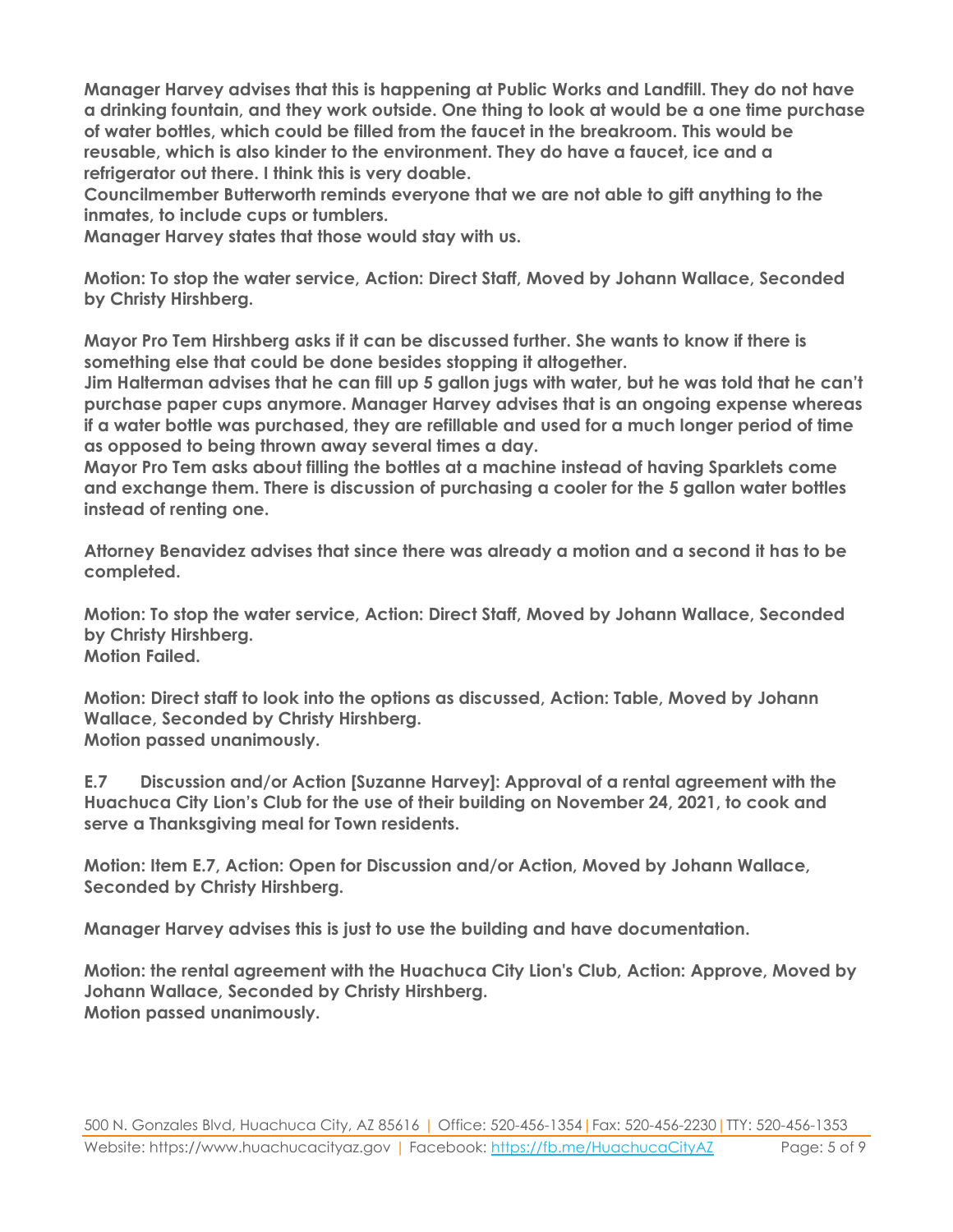**E.8 Discussion and/or Action [Suzanne Harvey]: Approval of the annual 3% increase to the Town's water and sewer fees.**

**Motion: Item E.8, Action: Open for Discussion and/or Action, Moved by Johann Wallace, Seconded by Cynthia Butterworth.**

**Item E.7 was skipped and will be returned to.**

**Attorney Benavidez advises no action is required, this was already approved when the rate study was done.**

**E.9 Discussion and/or Action [Suzanne Harvey]: Authorization for payment and decision as to which general ledger account the fee for the Fire Fighters' Presumptive Cancer payment should be charged to.**

**Motion: Item E.9, Action: Open for Discussion and/or Action, Moved by Johann Wallace, Seconded by Christy Hirshberg.**

**Manager Harvey explains that this was an unfunded mandate that came out of the legislature this year. This was not planned for because we did not know about it. We do have a line item for the fire department so I recommend it be put here. It is line item 10-53-366. Attorney Benavidez advises each municipality has to pay this no matter if they have a fire department or not.**

**Motion: Payment as stated earlier and direct the charge to the general ledger account 10-53- 366, Action: Authorize, Moved by Johann Wallace, Seconded by Christy Hirshberg. Motion passed unanimously.**

**E.10 Discussion and/or Action [Matthew Doty]: Update on the landfill expansion and consent order compliance status, and approval of related expenditures.**

**Motion: Item E.10, Action: Open for Discussion and/or Action, Moved by Johann Wallace, Seconded by Debbie Trate.**

**Manager Harvey advises that the landfill expansion was approved previously by council and Hugh Walker has submitted it and ADEQ came back with some additional requirements that are not covered in his contract or fees. There is a new one in the packet for Council to review. It is going to cost us more to continue through with this however since we have already invested a significant amount of money, it wouldn't be a good idea to walk away now. Mayor Wallace states we just have to carry on.**

**Motion: the additional expences as noted to continue with the landfill expansion and consent order, Action: Approve, Moved by Johann Wallace, Seconded by Christy Hirshberg. Motion passed unanimously.**

**E.11 Discussion and/or Action [Matthew Doty]: Approval of expenditures for the repair of the Caterpillar 816k landfill compactor in the amount up of \$22,800.45.**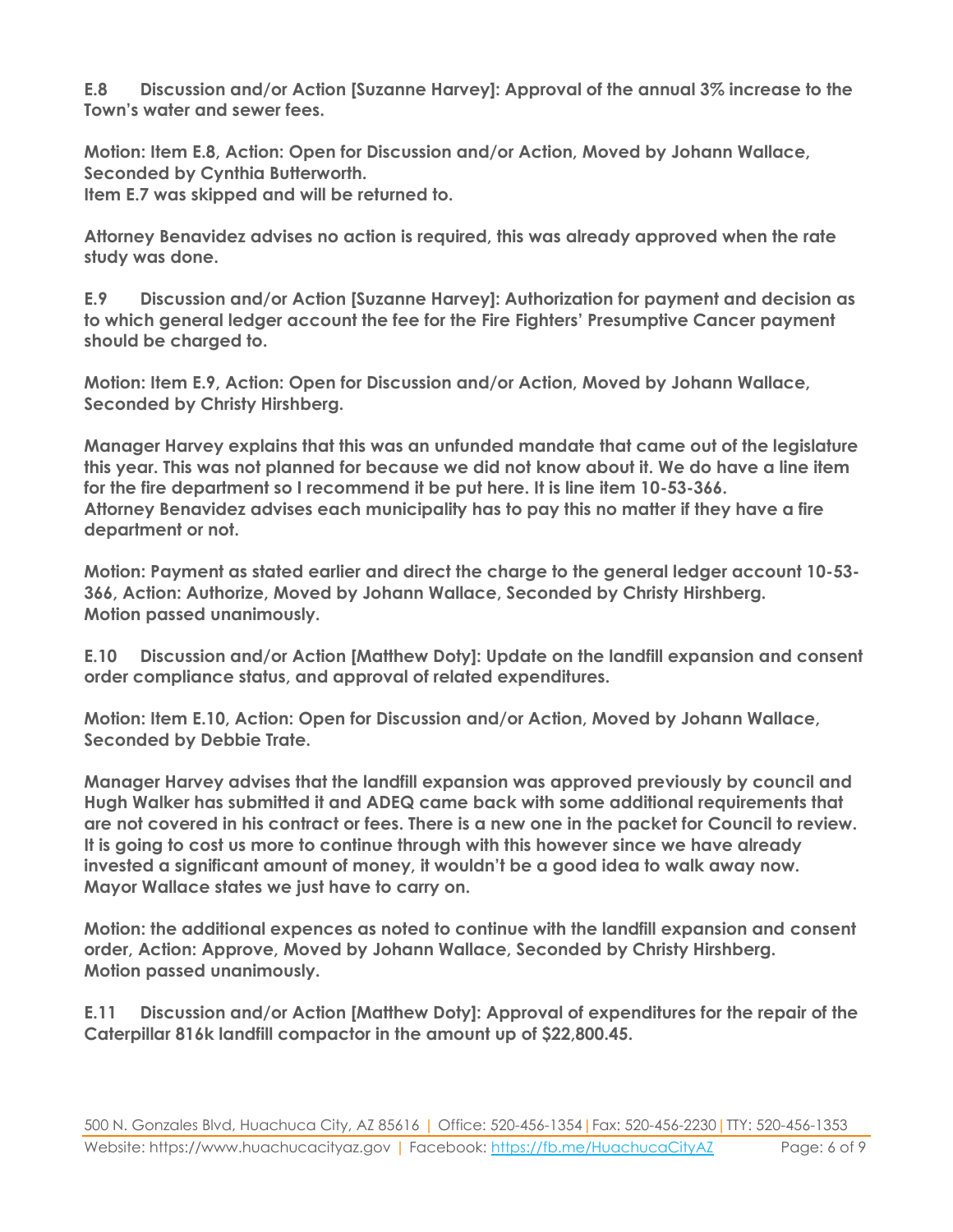**Motion: Item E.11, Action: Open for Discussion and/or Action, Moved by Johann Wallace, Seconded by Christy Hirshberg.**

**Matthew Doty explains that the left wheel of the compactor was locking up. The operator immediately moved it to a safe location and it was parked. It was discovered that there was a drain plug that had fallen out of the rear differential. The machine has been down since. Initial thoughts were that maybe it was not torqued to spec during the last major repair. I doesn't seem that it would come loose like that to me. Empire advised that there is no way it wasn't tightened to spec, and that there appeared to be a place where the equipment was struck that could have loosened the plug. This damage could have happened at any time, but we are going to have to pay for the repairs either way.** 

**Discussion about the possibility of further damage being discovered during the repair process, which could make the cost even higher.**

**Mayor Wallace clarifies that if another vendor works on this, the warranty with Caterpillar would not be valid anymore.** 

**Motion: Approval of expenditures for the repair of the Caterpillar 816k landfill compactor in the amount up to \$35,000.00, Action: Open for Discussion and/or Aciton, Moved by Johann Wallace, Seconded by Christy Hirshberg.**

**Motion passed unanimously.**

**E.12 DISCUSSION AND/OR ACTION [MAYOR WALLACE]: RESOLUTION 2021-20. A RESOLUTION OF THE MAYOR AND COUNCIL OF THE TOWN OF HUACHUCA CITY, ARIZONA, APPROVING AND AUTHORIZING A LEASE WITH OPTION TO PURCHASE AGREEMENT FOR DISPOSAL OF SURPLUS REAL PROPERTY [830 ARIZONA STREET ALONG WITH THE ADJACENT PARCEL (TAX PARCELS 106-48-143 AND 106-47-02D); APPROVING EXECUTION OF THE AGREEMENT AND ALL RELATED DOCUMENTS; AND AUTHORIZING EXPENDITURE OF THE FUNDS REQUIRED TO CLOSE THE TRANSACTION. THE COUNCIL MIGHT VOTE TO ENTER EXECUTIVE [CLOSED] SESSION, PURSUANT TO A.R.S. 38-431.03 (A) (1), (4) AND (7), FOR LEGAL ADVICE AND DISCUSSION CONCERNING THE PROPOSED AGREEMENT.** 

**Motion: Item E.12, Action: Open for Discussion and/or Action, Moved by Johann Wallace, Seconded by Debbie Trate.**

**No need for Executive Session is determined.**

**Attorney Benavidez advises it is a 5 year lease with option to buy in the first 3 years. Mayor Wallace asks how long it would be before the first payment would be made to us. Attorney Benavidez advises a compulsory commencement date is needed. Mayor Wallace would like staff to set that.**

**Motion:** Resolution 2021-20 and allow staff to establish the compulsory commencement date, **Action:** Approve, **Moved by** Johann Wallace, **Seconded by** Christy Hirshberg. Motion passed unanimously.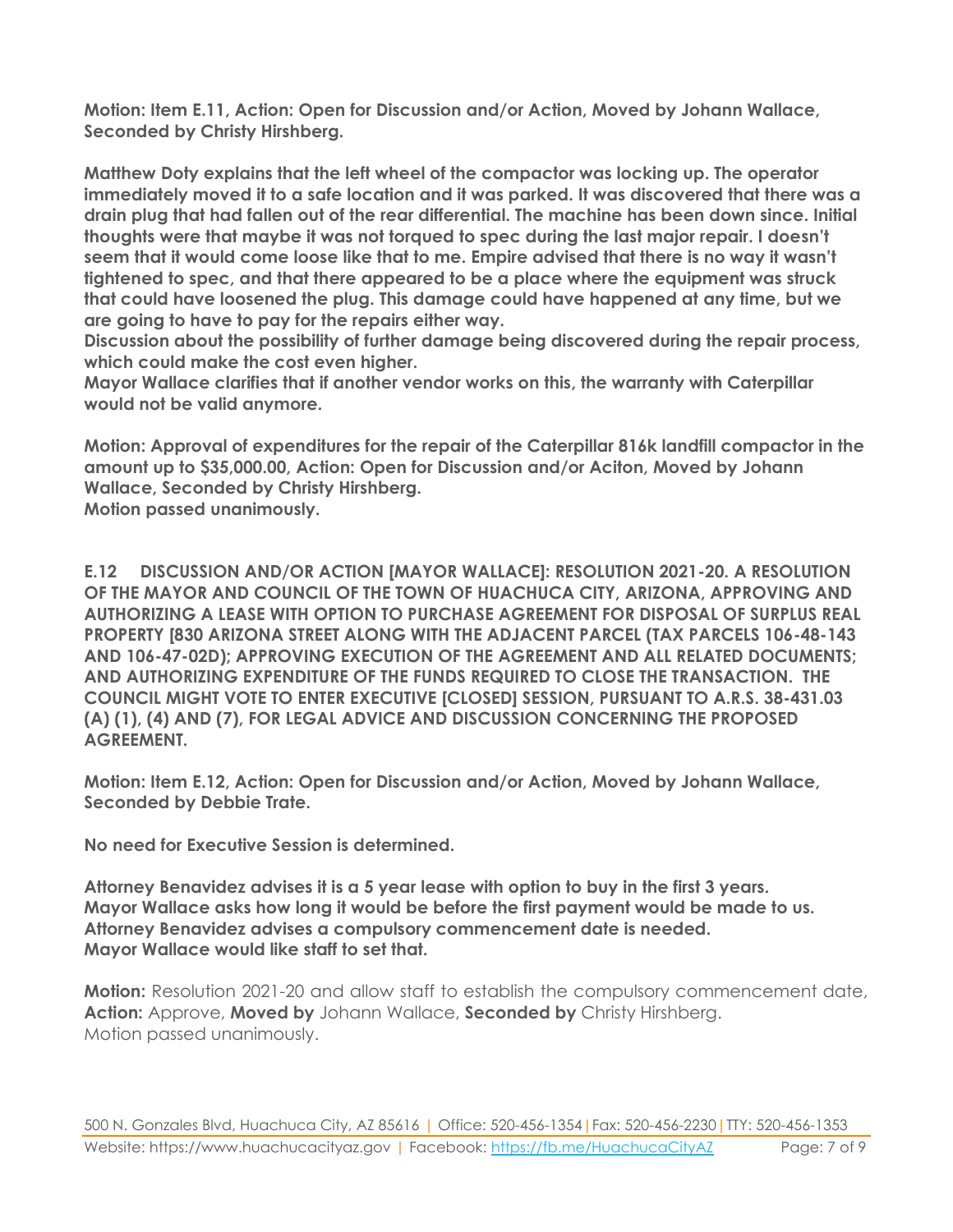# **F. Department Director Reports**

**Dr. Jim Johnson will not be at the December meeting.**

**Jim Halterman advises of a water leak repair.**

**Kristy Ramirez advises that deficiencies and errors have been being found enabling improvement.**

**Stephanie Fulton advises the Arizona State Librarian and the grants coordinator from the state library. They are looking into a potential program for virtual reality for seniors.**

**Chief Thies advises grant tracking has been improved upon. More information to come.**

# **G. Items to be placed on future agendas**

### **H. Reports of Current Events by Council**

Councilmember Butterworth attended the global economic luncheon.

Mayor Wallace advises he spoke with Mr. Beaman about an initiative he is looking at to encourage kids to come to school.

### **I. Adjournment**

# **Motion: 7:32pm, Action: Adjourn, Moved by Johann Wallace, Seconded by Christy Hirshberg. Motion passed unanimously.**

Approved by Mayor Johann R. Wallace on December 9, 2021.

Mr. Johann R. Wallace Mayor

\_\_\_\_\_\_\_\_\_\_\_\_\_\_\_\_\_\_\_\_\_\_\_\_\_\_\_\_\_\_\_\_\_\_\_\_

Attest:

Ms. Brandye Thorpe, Town Clerk

Seal:

# **Certification**

I hereby certify that the foregoing is a true and correct copy of the Minutes of the Meeting for the Huachuca City Town Council held on November 18, 2021. I further certify that the meeting was duly called and a quorum was present.